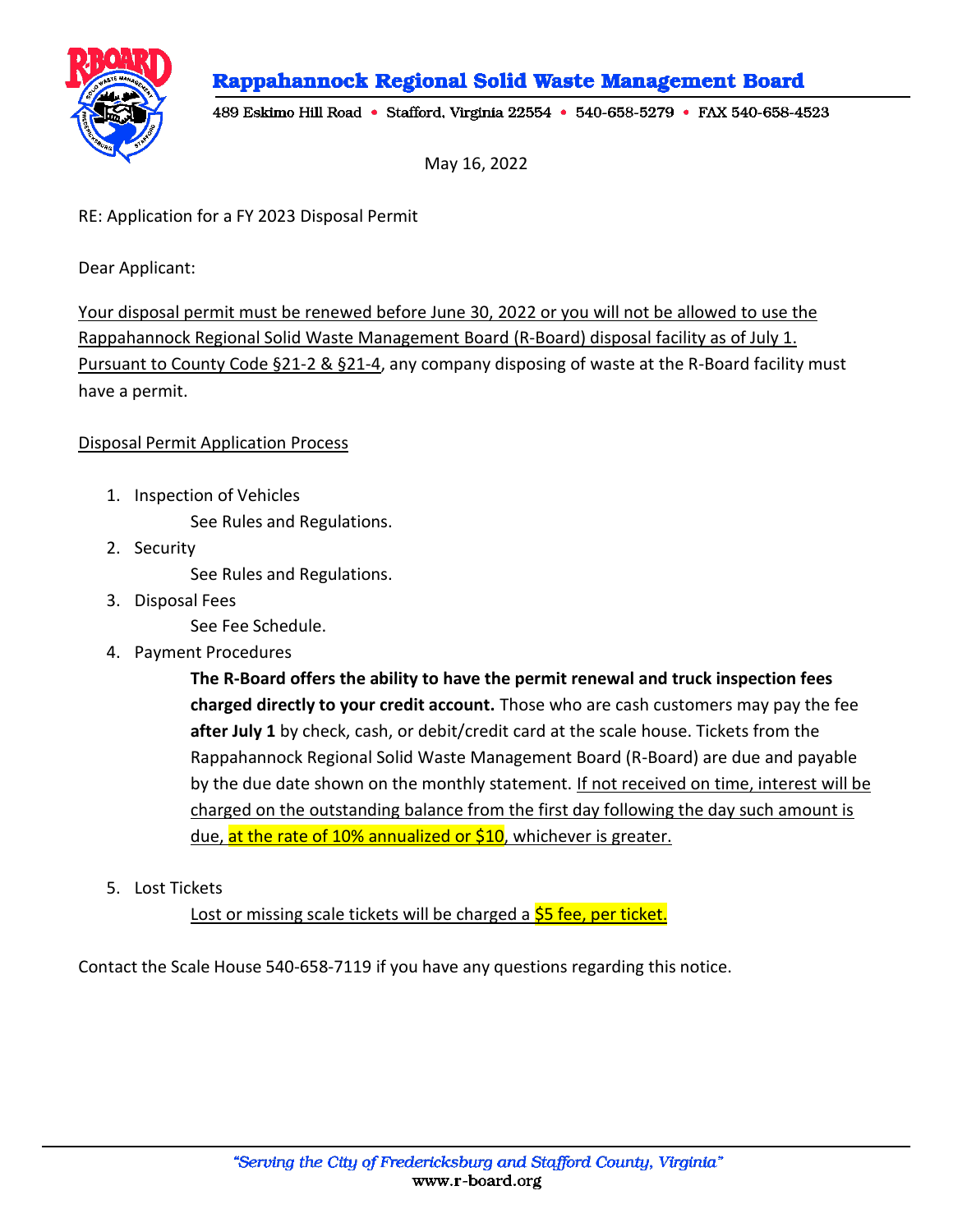



489 Eskimo Hill Road • Stafford, Virginia 22554 • 540-658-5279 • FAX 540-658-4523

## **APPLICATION FOR FY23 DISPOSAL PERMIT**

Applicant is applying for a waste disposal permit to engage in the business of collection, transportation and disposal of solid waste in the County of Stafford, Virginia.

Applicant agrees that allsolid waste collection and disposal operations shall be conducted in accordance with the rules and regulations as set forth by the Rappahannock Regional Solid Waste Management Board (R-Board). The Regional Landfill disposal site is located at 489 Eskimo Hill Road, Stafford, Virginia. To be in compliance with OSHA anyone on the facility shall be wearing high visibility clothing.

Applicant agrees to pay all disposal charges resulting from the use of the Rappahannock Regional Solid Waste Management Board operational disposal site. Estimated gross weights may be used if the scale malfunctions.

**APPLICANT AGREES THAT ALL INFECTIOUS, EXPLOSIVE, POISONOUS, CAUSTIC, TOXIC, CHEMICAL, AND HAZARDOUS WASTE ARE PROHIBITED FROM REGIONAL LANDFILL DISPOSAL FACILTIY. IF ANY OF THE ABOVE IS DUMPED, DISPOSED OR IN ANY MANNER RELEASED AT THE LANDFILL, IT WILL BE CUSTOMERS RESPONSIBILITY TO MAKE RESTITUTION TO THE R-BOARD FOR CLEANUP.**

## **[ ] Check here if you want the applicable fees charged to your credit account.**

Applicant's signature affirms his/her acceptance of these requirements and confirms he/she is an authorized representative of the business.

Signature Date Date Date Date Date

This form must be turned in to the Scale Master prior to trucks being inspected by R-Board Staff or *turned in with the self-inspection.*

Attachments: Inspection Form